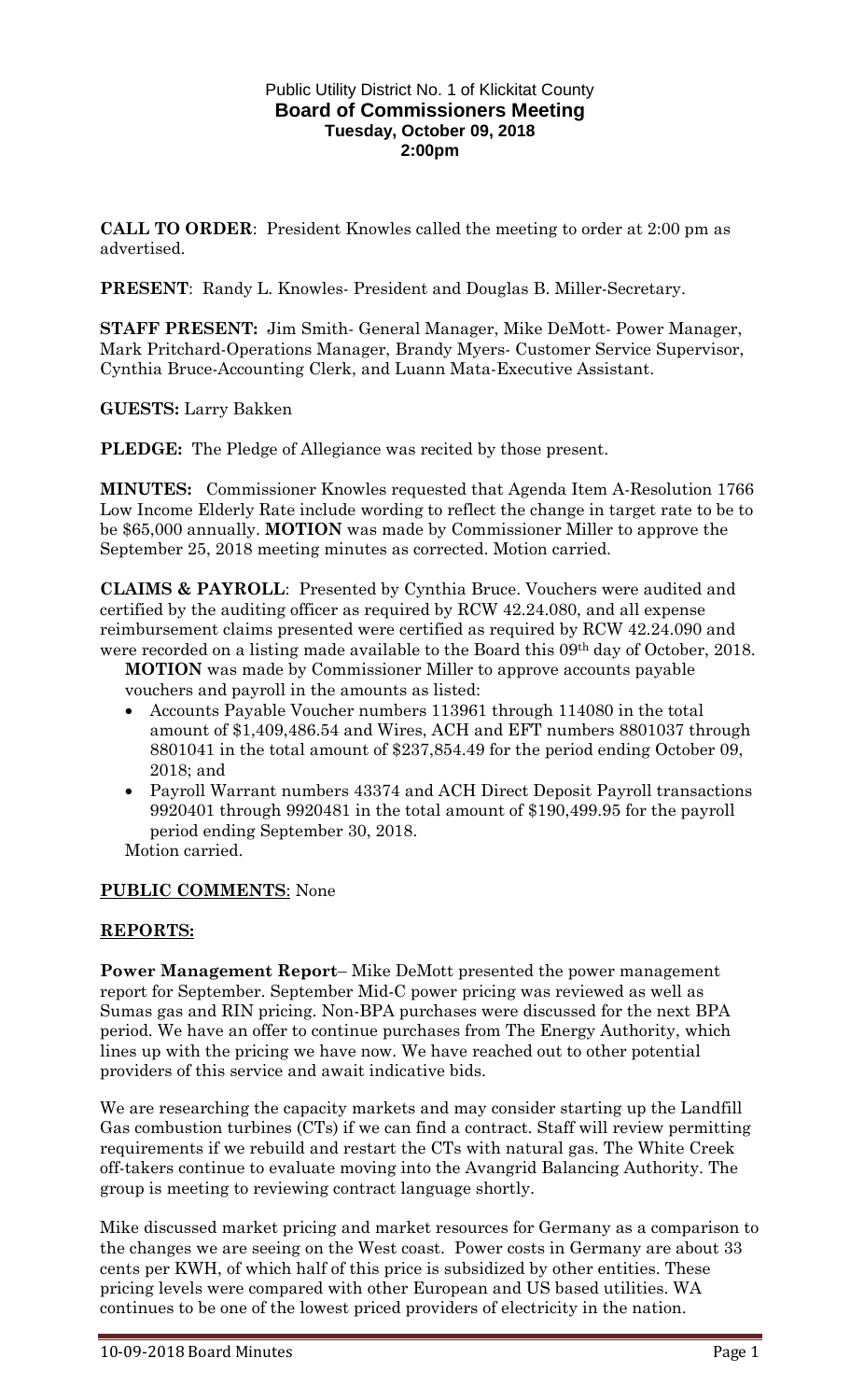**Generation Assets Report**–Jim Smith stated that Kevin was on site overseeing the final steps in the project and Commissioning. The Morrow equipment is pressurized and the Kobelco compressors have been turned over. L&I approved our electrical equipment, although there are items for us to correct. If everything goes well, we could be injecting gas by the end of next week. However, as with most commissioning exercises, I expect that something will come. We will keep you posted.

**COMMISSIONER DAN GUNKEL –** Commission Gunkel was absent from the meeting.

**COMMISSIONER DOUGLAS MILLER -** Commissioner Miller stated that the information dispersed at the employee meeting was valuable and participation was good. After the meeting he went to RNG for a quick tour, he felt the tour went well. Commissioner Miller also suggested that we should make a concerted effort to get employees out to the site to gain knowledge so they are prepared to answer questions within the community when they arise.

**COMMISSIONER RANDY KNOWLES** – Commissioner Knowles stated that he is scheduled to attend the PURMS meeting on November 1st . They will be discussing fire liability impacts on the PURMS group.

# **GENERAL MANAGER –** The complete report can be found at: [htp://www.klickitatpud.com/topicalMenu/commissioners/GM\\_Reports.aspx](http://www.klickitatpud.com/topicalMenu/commissioners/GM_Reports.aspx)

- In addition to the written report, Mr. Smith presented the following information: 1. NISC- At this time we are planning to keep our mapping and work order program will stay with Futura. NISC could not schedule a conversion until 2020, so integration with Futura will be required. We have found concerns with the NISC mapping and work order program, so this will give us time for further research. However, if we move towards the mobile application, then we would need to reevaluate the mapping options.
	- 2. Budgets- the first draft of the 2019 operating budget will be presented to the board at the October 23 board meeting.
	- 3. Glenwood tiny home facility- Russ contacted the customer who is researching the 40-unit tiny house facility. The customer designated Dustin Conroy of Pioneer Surveying as their contact. The discussion was that if the project is classified as an RV park the water and sewer connection costs calculated to be around \$50,000, if it is deemed a Mobile home park the cost is \$320,000. Pioneer is drafting a proposal for our review that they state would benefit both the Glenwood community and allow the development as well. We will review the proposal and report back.
	- 4. Distributed Generation conference- Jim will attend the Distributed Generation conference next week, October  $15 - 17$ , then he will be attending the Public Generating Pool Strategic planning conference October 18 & 19.
	- 5. Department of Ecology- Commissioner Knowles requested that we follow up with Tom Tebb regarding the Ecology pumped storage funding and report back.

## **AGENDA ITEMS:**

A. **SMART HUB AND E-BILL INCENTIVE:** NISC Customer Care and Billing is going live December 2nd. Our current online customer portal will transition to SmartHub- NISC's Customer Portal. All customers registered with existing online portal will be required to re-enroll. Staff is proposing to offer a one-time \$5.00 credit to customer's account for those who register for SmartHub and sign